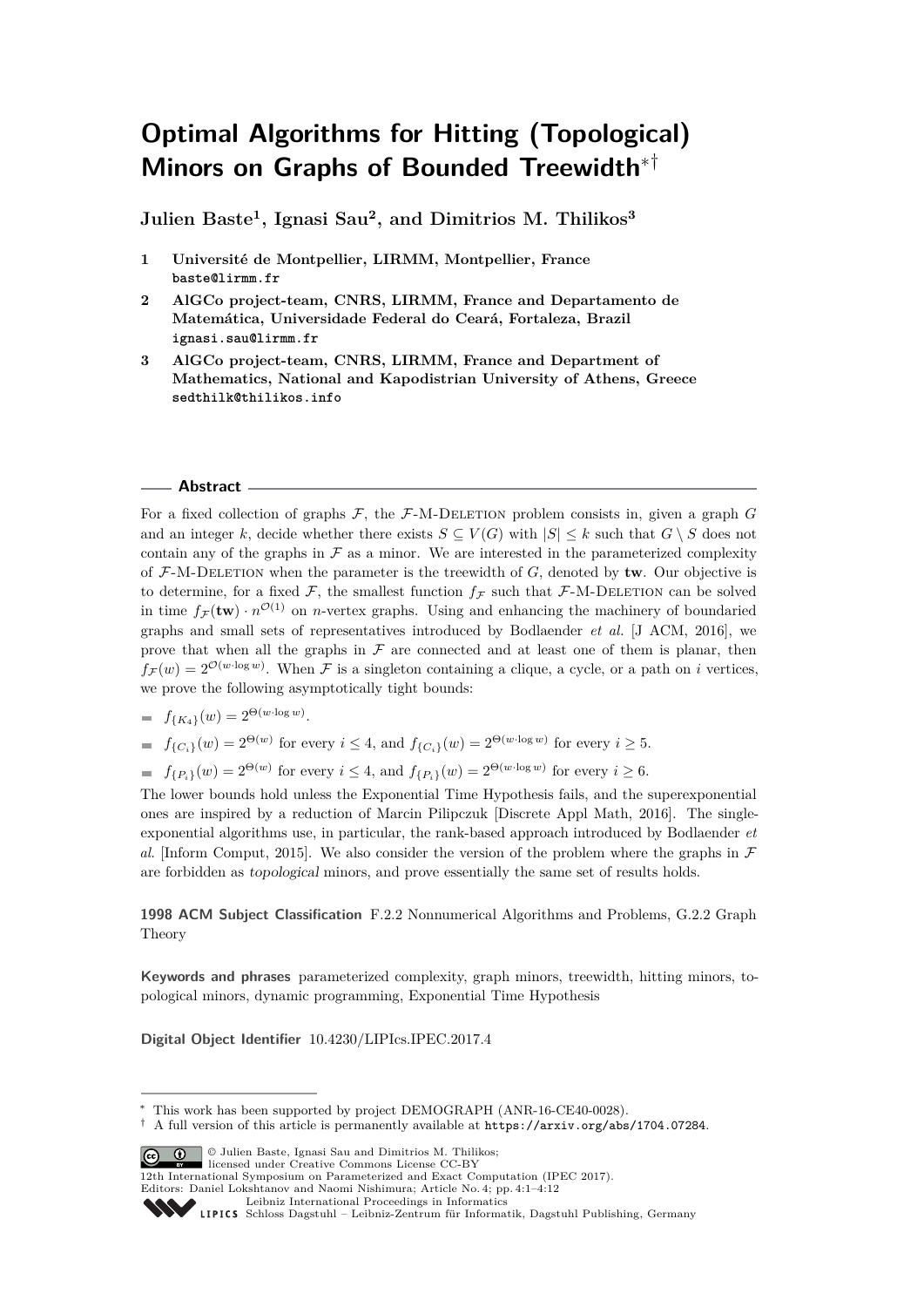## **4:2 Optimal Algorithms for Hitting Minors on Graphs of Bounded Treewidth**

# **1 Introduction**

Let  $\mathcal F$  be a finite non-empty collection of non-empty graphs. In the  $\mathcal F$ -M-DELETION (resp.  $F-TM-DELETION$  problem, we are given a graph *G* and an integer *k*, and the objective is to decide whether there exists a set  $S \subseteq V(G)$  with  $|S| \leq k$  such that  $G \setminus S$  does not contain any of the graphs in  $\mathcal F$  as a minor (resp. topological minor). These problems have a big expressive power, as instantiations of them correspond to several notorious problems. For instance, the cases  $\mathcal{F} = \{K_2\}$ ,  $\mathcal{F} = \{K_3\}$ , and  $\mathcal{F} = \{K_5, K_{3,3}\}$  of  $\mathcal{F}\text{-}\text{M-DELETION}$  (or F-TM-Deletion) correspond to Vertex Cover, Feedback Vertex Set, and Vertex PLANARIZATION, respectively.

For the sake of readability, we use the notation  $\mathcal{F}\text{-}\mathrm{DELETION}$  in statements that apply to both  $\mathcal{F}\text{-}\mathrm{M}\text{-}\mathrm{DEL}$  and  $\mathcal{F}\text{-}\mathrm{TM}\text{-}\mathrm{DEL}$  ETM. Note that if  $\mathcal{F}$  contains a graph with at least one edge, then  $\mathcal{F}\text{-}\mathrm{DELETION}$  is NP-hard by the classical result of Lewis and Yannakakis [\[15\]](#page-11-1).

In this article we are interested in the parameterized complexity of  $\mathcal{F}\text{-}\text{DELETION}$  when the parameter is the treewidth of the input graph. Since the property of containing a graph as a (topological) minor can be expressed in Monadic Second Order logic (see [\[14\]](#page-11-2) for explicit formulas), by Courcelle's theorem [\[5\]](#page-11-3),  $\mathcal{F}\text{-}\text{DELETION}$  can be solved in time  $\mathcal{O}^*(f(\mathbf{tw}))$  on graphs with treewidth at most  $\mathbf{tw}$ , where  $f$  is some computable function<sup>[1](#page-1-0)</sup>. Our objective is to determine, for a fixed collection  $\mathcal F$ , which is the smallest such function  $f$  that one can (asymptotically) hope for, subject to reasonable complexity assumptions.

This line of research has attracted some interest during the last years in the parameterized complexity community. For instance, VERTEX COVER is easily solvable in time  $\mathcal{O}^*(2^{\mathcal{O}(\mathbf{tw})})$ , called *single-exponential*, by standard dynamic-programming techniques, and no algorithm with running time  $\mathcal{O}^*(2^{o(\mathbf{tw})})$  $\mathcal{O}^*(2^{o(\mathbf{tw})})$  $\mathcal{O}^*(2^{o(\mathbf{tw})})$  exists unless the Exponential Time Hypothesis (ETH)<sup>2</sup> fails [\[12\]](#page-11-4).

For FEEDBACK VERTEX SET, standard dynamic programming techniques give a running time of  $\mathcal{O}^*(2^{\mathcal{O}(\textbf{tw} \cdot \log \textbf{tw}}))$ , while the lower bound under the ETH [\[12\]](#page-11-4) is again  $\mathcal{O}^*(2^{o(\textbf{tw})})$ . This gap remained open for a while, until Cygan *et al*. [\[6\]](#page-11-5) presented an optimal algorithm running in time  $\mathcal{O}^*(2^{\mathcal{O}(\text{tw})})$ , using the celebrated *Cut&Count* technique. This article triggered several other techniques to obtain single-exponential algorithms for so-called *connectivity problems* on graph of bounded treewidth, mostly based on algebraic tools [\[2,](#page-10-0) [8\]](#page-11-6).

Concerning VERTEX PLANARIZATION, Jansen *et al.* [\[13\]](#page-11-7) presented an algorithm of time  $\mathcal{O}^*(2^{\mathcal{O}(\textbf{tw-log tw})})$  as a crucial subroutine in an FPT algorithm parameterized by *k*. Marcin Pilipczuk [\[19\]](#page-11-8) proved that this running time is optimal under the ETH, by using the framework introduced by Lokshtanov *et al*. [\[17\]](#page-11-9) for proving superexponential lower bounds.

**Our results.** We present a number of upper and lower bounds for  $F$ -DELETION parameterized by treewidth, several of them being tight. Namely, we prove the following results, all the lower bounds holding under the ETH:

- **1.** For every F, F-DELETION can be solved in time  $\mathcal{O}^*\left(2^{2^{\mathcal{O}(\text{tw-log tw)}}}\right)$ .
- **2.** For every connected<sup>[3](#page-1-2)</sup>  $\mathcal F$  containing at least one planar graph (resp. subcubic planar graph),  $\mathcal{F}\text{-}\mathrm{M}\text{-}\mathrm{DELETION}$  (resp.  $\mathcal{F}\text{-}\mathrm{TM}\text{-}\mathrm{DELETION}$ ) can be solved in time  $\mathcal{O}^*\left(2^{\mathcal{O}(\mathbf{tw}\cdot\log\mathbf{tw})}\right)$ .
- **3.** For any connected  $\mathcal{F}, \mathcal{F}\text{-}\text{DELETION}$  cannot be solved in time  $\mathcal{O}^*(2^{o(\mathbf{tw})})$ .
- **4.** When  $\mathcal{F} = \{K_i\}$ , the clique on *i* vertices,  $\{K_i\}$ -DELETION cannot be solved in time  $\mathcal{O}^*(2^{o(\textbf{tw} \cdot \log \textbf{tw})})$  for  $i \geq 4$ . Note that  $\{K_i\}$ -DELETION can be solved in time  $\mathcal{O}^*(2^{\mathcal{O}(\textbf{tw})})$ for  $i \leq 3$  [\[6\]](#page-11-5), and that the case  $i = 4$  is tight by item **2** above (as  $K_4$  is planar).

<span id="page-1-0"></span><sup>&</sup>lt;sup>1</sup> We use the notation  $\mathcal{O}^*(\cdot)$  that suppresses polynomial factors depending on the size of the input graph.

<span id="page-1-1"></span><sup>&</sup>lt;sup>2</sup> The ETH states that 3-SAT on *n* variables cannot be solved in time  $2^{o(n)}$ ; see [\[12\]](#page-11-4) for more details.

<span id="page-1-2"></span> $3 \text{ A } connected$  collection  $\mathcal F$  is a collection containing only connected graphs.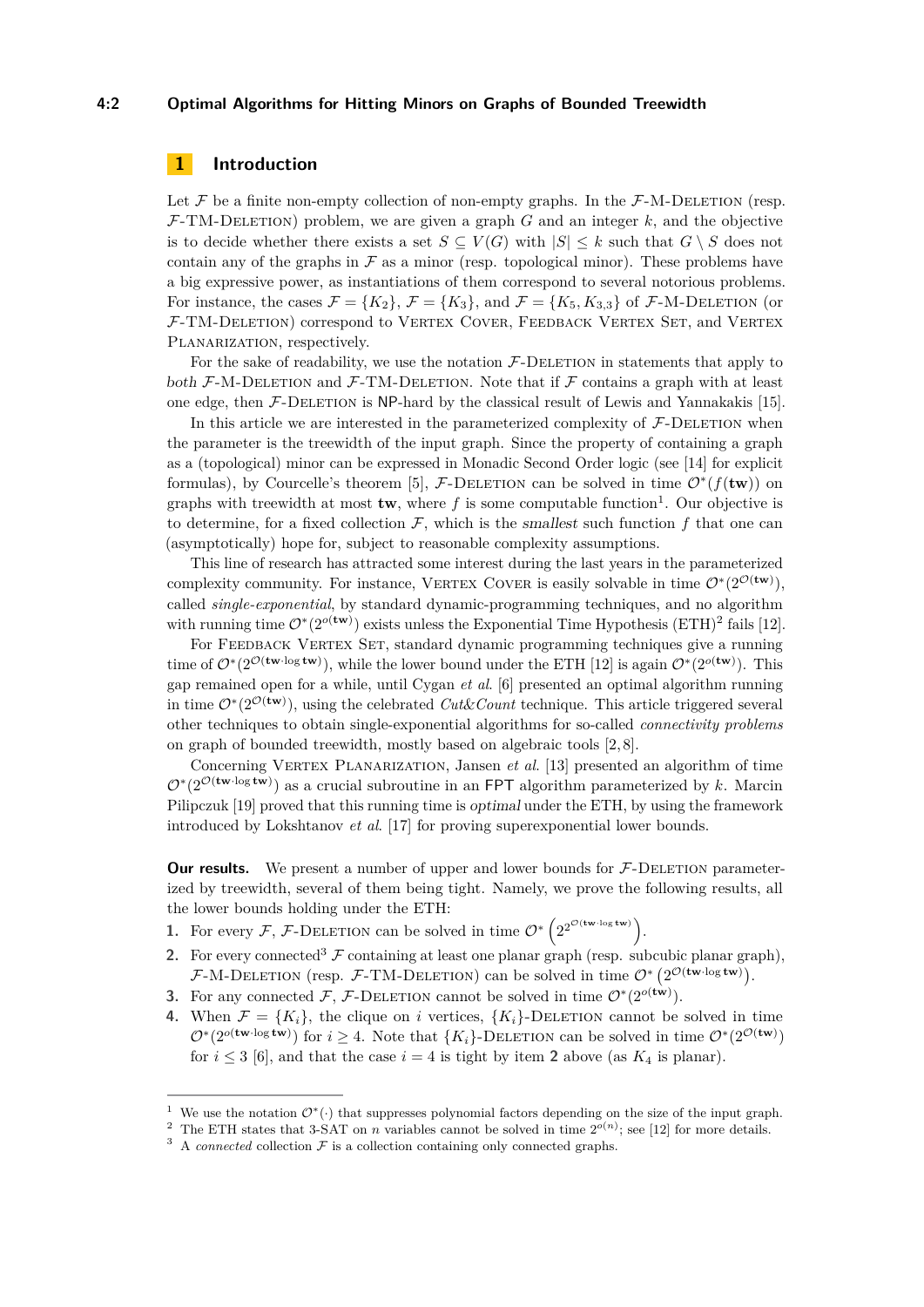<span id="page-2-0"></span>**Table 1** Summary of our results when F equals  ${K_i}$ ,  ${C_i}$ , or  ${P_i}$ . If only one value '*x*' is written in the table (like '**tw**'), it means that the corresponding problem can be solved in time  $\mathcal{O}^*(2^{\mathcal{O}(x)})$ , and that this bound is tight. An entry of the form '*x*  $\hat{P}$  *y*' means that the corresponding problem cannot be solved in time  $\mathcal{O}^*(2^{o(x)})$  and that it can be solved in time  $\mathcal{O}^*(2^{O(y)})$ . We interpret  ${C_2}$ -DELETION as FEEDBACK VERTEX SET. Grey cells correspond to known results.

| τ     | $\Omega$ | ິ<br>υ |                                      |                                                                                                                      | $\theta$                                                                                                                                           |
|-------|----------|--------|--------------------------------------|----------------------------------------------------------------------------------------------------------------------|----------------------------------------------------------------------------------------------------------------------------------------------------|
| $K_i$ | tw       | tw     | $\mathbf{tw} \cdot \log \mathbf{tw}$ | $^+$ tw $\cdot$ log tw $\left( \overline{?}\right) 2^{\textstyle\mathcal{O}({\mathbf{tw}}\cdot \log {\mathbf{tw}})}$ | $\textnormal{\textbf{tw}} \cdot \log \textnormal{\textbf{tw}}$ (?) $2^{\mathcal{O}(\textnormal{\textbf{tw}} \cdot \log \textnormal{\textbf{tw}})}$ |
| $C_i$ | tw       | tw     | tw                                   | $\mathbf{tw} \cdot \log \mathbf{tw}$                                                                                 | $\mathbf{tw} \cdot \log \mathbf{tw}$                                                                                                               |
| $P_i$ | tw       | tw     | tw                                   | tw $(?)$ tw $\log$ tw                                                                                                | $\mathbf{tw} \cdot \log \mathbf{tw}$                                                                                                               |

- **5.** When  $\mathcal{F} = \{C_i\}$ , the cycle on *i* vertices,  $\{C_i\}$ -DELETION can be solved in time  $\mathcal{O}^*(2^{\mathcal{O}(\text{tw})})$ for  $i \leq 4$ , and cannot be solved in time  $\mathcal{O}^*(2^{o(\mathbf{tw}\cdot\log\mathbf{tw})})$  for  $i \geq 5$ . Note that, by items 2 and **3** above, this settles completely the complexity of  $\{C_i\}$ -DELETION for every  $i \geq 3$ .
- **6.** When  $\mathcal{F} = \{P_i\}$ , the path on *i* vertices,  $\{P_i\}$ -DELETION can be solved in time  $\mathcal{O}^*(2^{\mathcal{O}(\text{tw})})$ for  $i \leq 4$ , and cannot be solved in time  $\mathcal{O}^*(2^{o(\mathbf{tw}\cdot\log\mathbf{tw})})$  for  $i \geq 6$ . Note that, by items 2 and **3** above, this settles completely the complexity of  ${P_i}$ -DELETION for every  $i \geq 2$ , except for  $i = 5$ , where there is still a gap.

The results discussed in the last three items are summarized in Table [1.](#page-2-0) Note that the cases with  $i \leq 3$  were already known [\[6,](#page-11-5)12], except when  $\mathcal{F} = \{P_3\}.$ 

**Our techniques.** The algorithm running in time  $\mathcal{O}^*\left(2^{2^{\mathcal{O}(\text{tw-log tw)}}}\right)$  uses and, in a sense, enhances, the machinery of boundaried graphs, equivalence relations, and representatives originating in the seminal work of Bodlaender *et al*. [\[3\]](#page-10-1), and which has been subsequently used in [\[9,](#page-11-10) [10,](#page-11-11) [14\]](#page-11-2). For technical reasons, we use branch decompositions instead of tree decompositions, whose associated widths are equivalent from a parametric point of view [\[20\]](#page-11-12).

In order to obtain the faster algorithm running in time  $\mathcal{O}^*\left(2^{\mathcal{O}(\textbf{tw} \cdot \log \textbf{tw})}\right)$  when F is a connected collection containing at least a (subcubic) planar graph, we combine the above ingredients with additional arguments to bound the number and the size of the representatives of the equivalence relation defined by the encoding that we use to construct the partial solutions. Here, the connectivity of  $\mathcal F$  guarantees that every connected component of a minimum-sized representative intersects its boundary set (cf. the full version). The fact that  $\mathcal F$  contains a (subcubic) planar graph is essential in order to bound the treewidth of the resulting graph after deleting a partial solution (cf. Lemma [11\)](#page-6-0).

We present these algorithms for the topological minor version and then it is easy to adapt them to the minor version within the claimed running time (cf. Lemma [9\)](#page-5-0).

The single-exponential algorithms when  $\mathcal{F} \in \{ \{P_3\}, \{P_4\}, \{C_4\} \}$  are ad hoc. Namely, the algorithms for  ${P_3}$ -DELETION and  ${P_4}$ -DELETION use standard (but nontrivial) dynamic programming techniques on graphs of bounded treewidth, exploiting the simple structure of graphs that do not contain  $P_3$  or  $P_4$  as a minor (or as a subgraph, which in the case of paths is equivalent). The algorithm for  ${C_4}$ -DELETION is more involved, and uses the rank-based approach introduced by Bodlaender *et al*. [\[2\]](#page-10-0), exploiting again the structure of graphs that do not contain  $C_4$  as a minor (cf. Lemma [14\)](#page-7-0). It might seem counterintuitive that this technique works for  $C_4$ , and stops working for  $C_i$  with  $i \geq 5$  (see Table [1\)](#page-2-0). A possible reason for that is that the only cycles of a *C*4-minor-free graph are triangles and each triangle is contained in a bag of a tree decomposition. This property, which is not true anymore for  $C_i$ -minor-free graphs with  $i \geq 5$ , permits to keep track of the structure of partial solutions with tables of small size.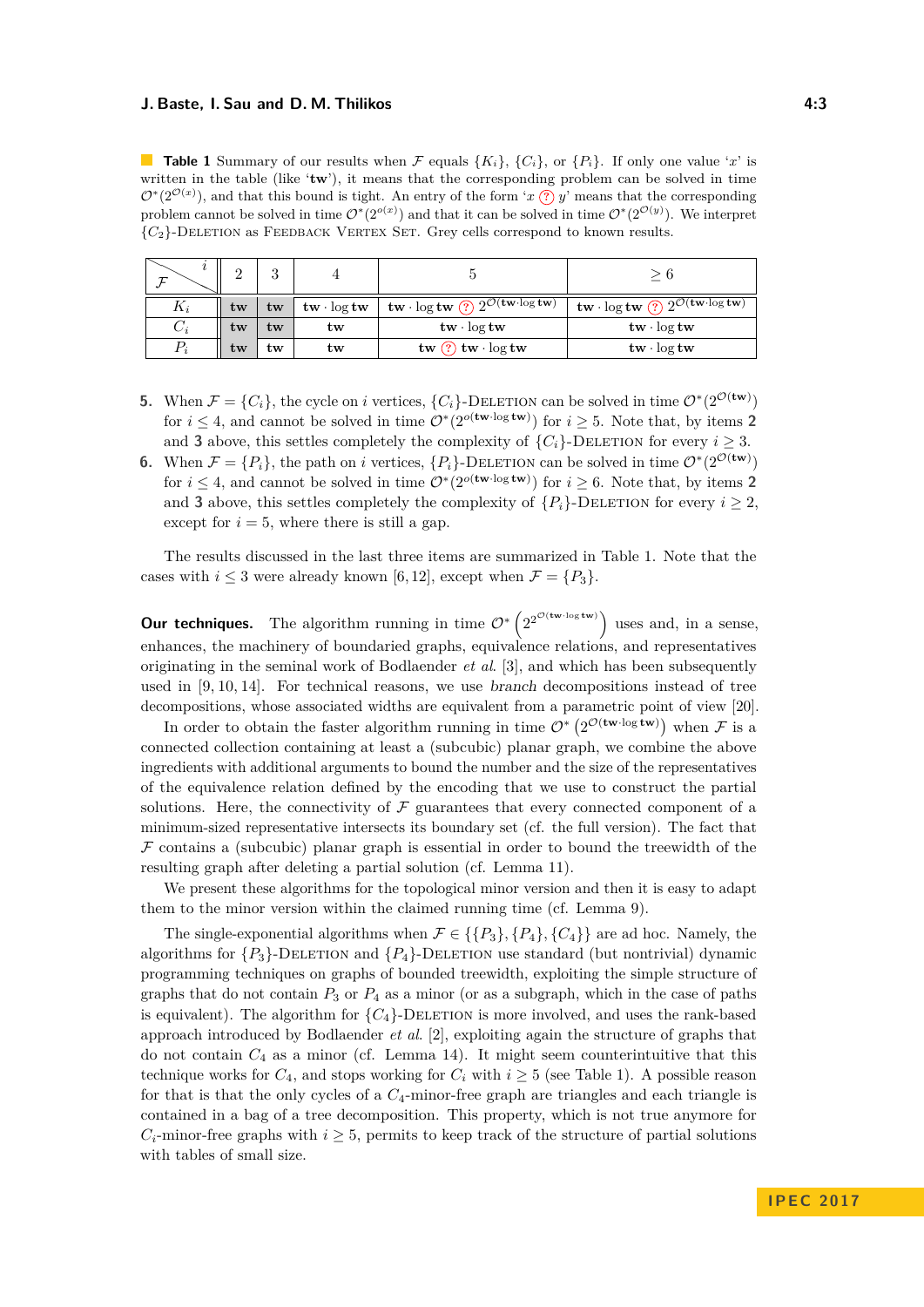## **4:4 Optimal Algorithms for Hitting Minors on Graphs of Bounded Treewidth**

As for the lower bounds, the general lower bound of  $\mathcal{O}^*(2^{o(\text{tw})})$  for connected collections is based on a simple reduction from VERTEX COVER. The superexponential lower bounds, namely  $\mathcal{O}^*(2^{o(\textbf{tw·log tw})})$ , are strongly based on the ideas presented by Marcin Pilipczuk [\[19\]](#page-11-8) for VERTEX PLANARIZATION. We present a general hardness result (cf. Theorem [20\)](#page-8-0) that applies to wide families of connected collections  $F$ . Then, our superexponential lower bounds, as well as the result of Marcin Pilipczuk [\[19\]](#page-11-8) itself, are corollaries of this general result. Combining Theorem [20](#page-8-0) with 2, it easily follows that the running time  $O^*(2^{\mathcal{O}(\text{tw-log tw})})$  is tight for a wide family of  $\mathcal F$ , for example, when all graphs in  $\mathcal F$  are planar and 3-connected.

**Further research.** In order to complete the dichotomy for cliques and paths (see Table [1\)](#page-2-0), it remains to settle the complexity when  $\mathcal{F} = \{K_i\}$  with  $i \geq 5$  and when  $\mathcal{F} = \{P_5\}$ . An ultimate goal is to establish the tight complexity of  $\mathcal{F}\text{-}\text{DELETION}$  for all collections  $\mathcal{F}$ , but we are still very far from it. In particular, we do not know whether there exists some  $\mathcal F$ for which a double-exponential lower bound can be proved, or for which the complexities of  $F-M-D\text{ELETION}$  and  $F-\text{TM-D\text{ELETION}}$  differ.

Note that the connectivity of  $\mathcal F$  was relevant in previous work on the  $\mathcal F$ -M-DELETION problem taking as the parameter the size of the solution  $[7, 14]$  $[7, 14]$ . Getting rid of connectivity in both the lower and upper bounds we presented is an interesting avenue. We did not focus on optimizing either the degree of the polynomials involved or the constants involved in our algorithms. Concerning the latter, one could use the framework presented by Lokshtanov *et al*. [\[16\]](#page-11-14) to prove lower bounds based on the Strong Exponential Time Hypothesis.

Finally, let us mention that Bonnet *et al*. [\[4\]](#page-11-15) recently studied generalized feedback vertex set problems parameterized by treewidth, and obtained independently that excluding *C*<sup>4</sup> plays a fundamental role in the existence of single-exponential algorithms, similarly to our dichotomy for cycles summarized in Table [1.](#page-2-0)

**Organization of the paper.** In Section [2](#page-3-0) we provide some preliminaries. The algorithms based on boundaried graphs are presented in Section [3,](#page-5-1) and the single-exponential algorithms for hitting paths and cycles are presented in Section [4.](#page-6-1) The superexponential lower bounds are presented in Section [5.](#page-8-1) The general lower bound for connected collections and the proofs of all the results marked with  $'(\star)$ ' can be found in the full version.

# <span id="page-3-0"></span>**2 Preliminaries**

In this section we provide some preliminaries to be used in the following sections. We include here only the "non-standard" definitions; the other ones can be found in the full version.

**Block-cut trees.** A connected graph *G* is *biconnected* if for any  $v \in V(G)$ ,  $G \setminus \{v\}$  is connected (notice that  $K_2$  is the only biconnected graph that it is not 2-connected). A *block* of a graph *G* is a maximal biconnected subgraph of *G*. We name block(*G*) the set of all blocks of  $G$  and we name  $\text{cut}(G)$  the set of all cut vertices of  $G$ . If  $G$  is connected, we define the *block-cut tree* of *G* to be the tree  $\text{bct}(G) = (V, E)$  such that  $V = \text{block}(G) \cup \text{cut}(G)$ and  $E = \{ \{B, v\} \mid B \in \mathsf{block}(G), v \in \mathsf{cut}(G) \cap V(B) \}.$  Note that  $L(\mathsf{bct}(G)) \subseteq \mathsf{block}(G).$ The block-cut tree of a graph can be computed in linear time using depth-first search [\[11\]](#page-11-16). Let F be a set of connected graphs such that for each  $H \in \mathcal{F}$ ,  $|V(H)| \geq 2$ . Given  $H \in \mathcal{F}$ and  $B \in L(\text{bct}(H))$ , we say that  $(H, B)$  is an *essential pair* if for each  $H' \in \mathcal{F}$  and each  $B' \in L(\text{bct}(H'))$ ,  $|E(B)| \leq |E(B')|$ . Given an essential pair  $(H, B)$  of F, we define the *first vertex* of  $(H, B)$  to be, if it exists, the only cut vertex of *H* contained in  $V(B)$ , or an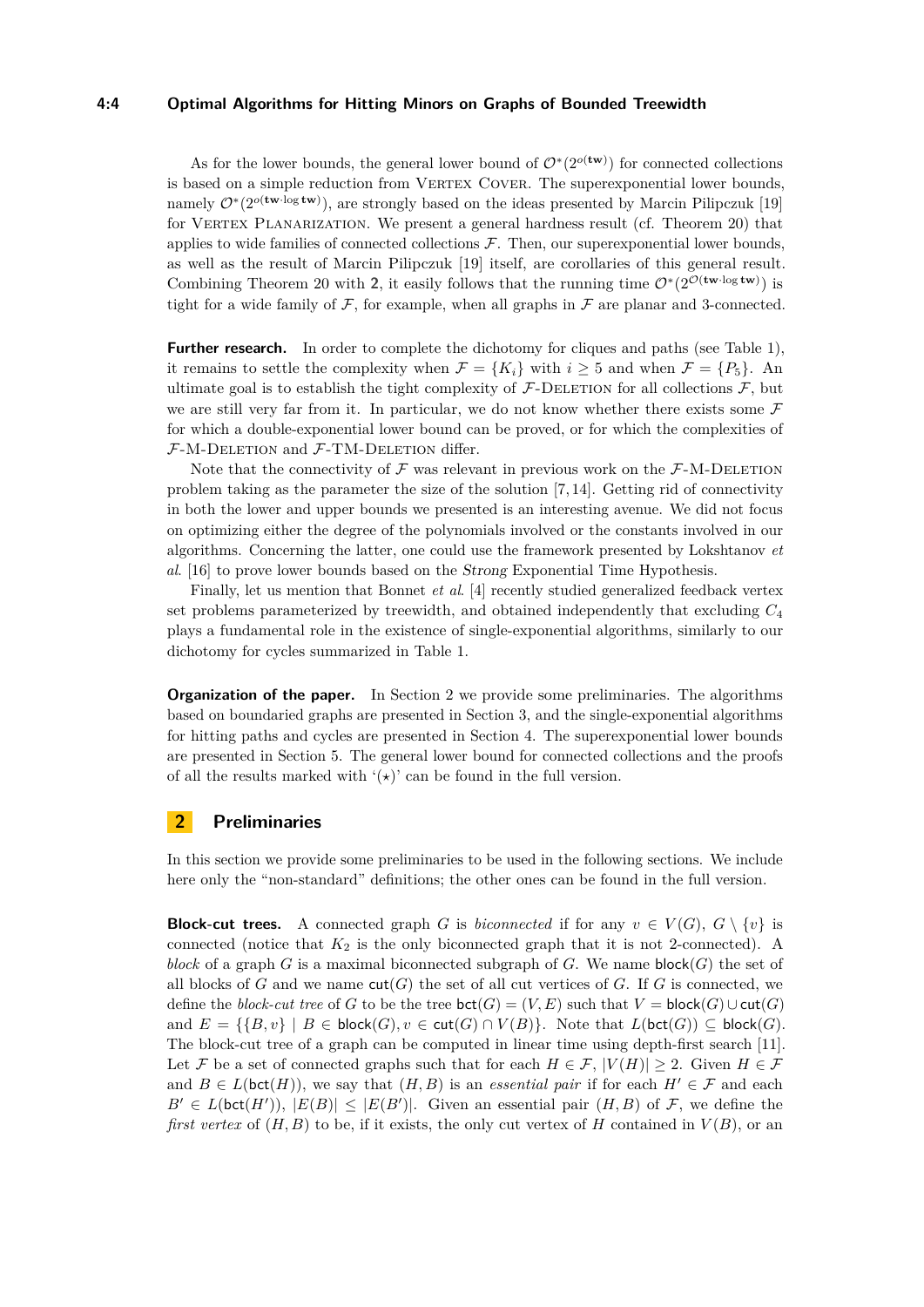arbitrarily chosen vertex of  $V(B)$  otherwise. We define the *second vertex* of  $(H, B)$  to be an arbitrarily chosen vertex of  $V(B)$  that is a neighbor in  $H[B]$  of the first vertex of  $(H, B)$ . Note that, given an essential pair  $(H, B)$  of F, the first vertex and the second vertex of  $(H, B)$  exist and, by definition, are fixed. Moreover, given an essential pair  $(H, B)$  of  $\mathcal{F}$ , we define the *core* of  $(H, B)$  to be the graph  $H \setminus (V(B) \setminus \{a\})$  where a is the first vertex of  $(H, B)$ . Note that *a* is a vertex of the core of  $(H, B)$ .

**Topological minors and graph separators.** For the statement of our results, we need to consider the class K containing every connected graph G such that for each  $B \in L(\text{bct}(G))$ and for each  $r \in \mathbb{N}$ ,  $B \nleq_{\text{tm}} K_{2,r}$  (or equivalently,  $B \nleq_{\text{tm}} K_{2,r}$ ). Let *H* be a graph. We define the set of graphs  $\tt{tpm}(H)$  as follows: among all the graphs containing *H* as a minor, we consider only those that are minimal with respect to the topological minor relation.

<span id="page-4-1"></span> $\triangleright$  **Observation 1.** *There is a function*  $f_1 : \mathbb{N} \to \mathbb{N}$  *such that for every h-vertex graph H*, *every graph in*  $\text{tpm}(H)$  *has at most*  $f_1(h)$  *vertices.* 

<span id="page-4-0"></span> $\triangleright$  **Observation 2.** *Given two graphs H and G*, *H is a minor of G if and only if some of the graphs in*  $\text{tpm}(H)$  *is a topological minor of G.* 

Let *G* be a graph and  $S \subseteq V(G)$ . Then for each connected component *C* of  $G \setminus S$ , we define the *cut-clique* of the triple  $(C, G, S)$  to be the graph whose vertex set is  $V(C) \cup S$  and whose edge set is  $E(G[V(C) \cup S]) \cup {S \choose 2}$ .

▶ **Lemma 3** ( $\star$ ). Let  $i \geq 2$  *be an integer, let H be an i-connected graph, let G be a graph*, *and let*  $S \subseteq V(G)$  *such that*  $|S| \leq i - 1$ *. If H is a topological minor (resp. a minor) of G*, *then there exists a connected component*  $G'$  of  $G \setminus S$  *such that*  $H$  *is a topological minor (resp.*  $\alpha$  minor) of the cut-clique of  $(G', G, S)$ .

 $\blacktriangleright$  **Lemma 4** ( $\star$ ). Let G be a connected graph, let v be a cut vertex of G, and let V be the *vertex set of a connected component of*  $G \setminus \{v\}$ *. If H is a connected graph such that*  $H \preceq_{\sf tm} G$ *and for each leaf B of bct*(*H*)*,*  $B \npreceq_{\text{tm}} G[V \cup \{v\}]$ *, then*  $H \preceq_{\text{tm}} G \setminus V$ *.* 

**Graph collections.** Let  $\mathcal F$  be a collection of graphs. From now on instead of "collection" of graphs" we use the shortcut "collection". If  $\mathcal F$  is a collection that is finite, non-empty, and all its graphs are non-empty, then we say that  $\mathcal F$  is a *proper collection*. For any proper collection F, we define  $\text{size}(\mathcal{F}) = \max\{\{|V(H)| \mid H \in \mathcal{F}\}\cup\{|F|\}\}\.$  Note that if the size of F is bounded, then the size of the graphs in F is also bounded. We say that F is a *planar collection* (resp. *planar subcubic collection*) if it is proper and at least one of the graphs in  $\mathcal F$ is planar (resp. planar and subcubic). We say that  $\mathcal F$  is a *connected collection* if it is proper and all the graphs in  $\mathcal F$  are connected. We say that  $\mathcal F$  is an *(topological) minor antichain* if no two of its elements are comparable via the (topological) minor relation.

Let F be a proper collection. We extend the (topological) minor relation to F such that, given a graph *G*,  $\mathcal{F} \preceq_{\sf tm} G$  (resp.  $\mathcal{F} \preceq_{\sf m} G$ ) if and only if there exists a graph  $H \in \mathcal{F}$  such that  $H \preceq_{\sf tm} G$  (resp.  $H \preceq_{\sf m} G$ ). We also denote  $\mathsf{ex}_{\sf tm}(\mathcal{F}) = \{G \mid \mathcal{F} \npreceq_{\sf tm} G\}$ , i.e.,  $\mathsf{ex}_{\sf tm}(\mathcal{F})$ is the class of graphs that do not contain any graph in  $\mathcal F$  as a topological minor. The set  $ex_{m}(\mathcal{F})$  is defined analogously.

**Definition of the problems.** Let F be a proper collection. We define the parameter  $\mathbf{tm}_F$ as the function that maps graphs to non-negative integers as follows:

$$
tm_{\mathcal{F}}(G) = \min\{|S| \mid S \subseteq V(G) \land G \setminus S \in ex_{tm}(\mathcal{F})\}.
$$
\n(1)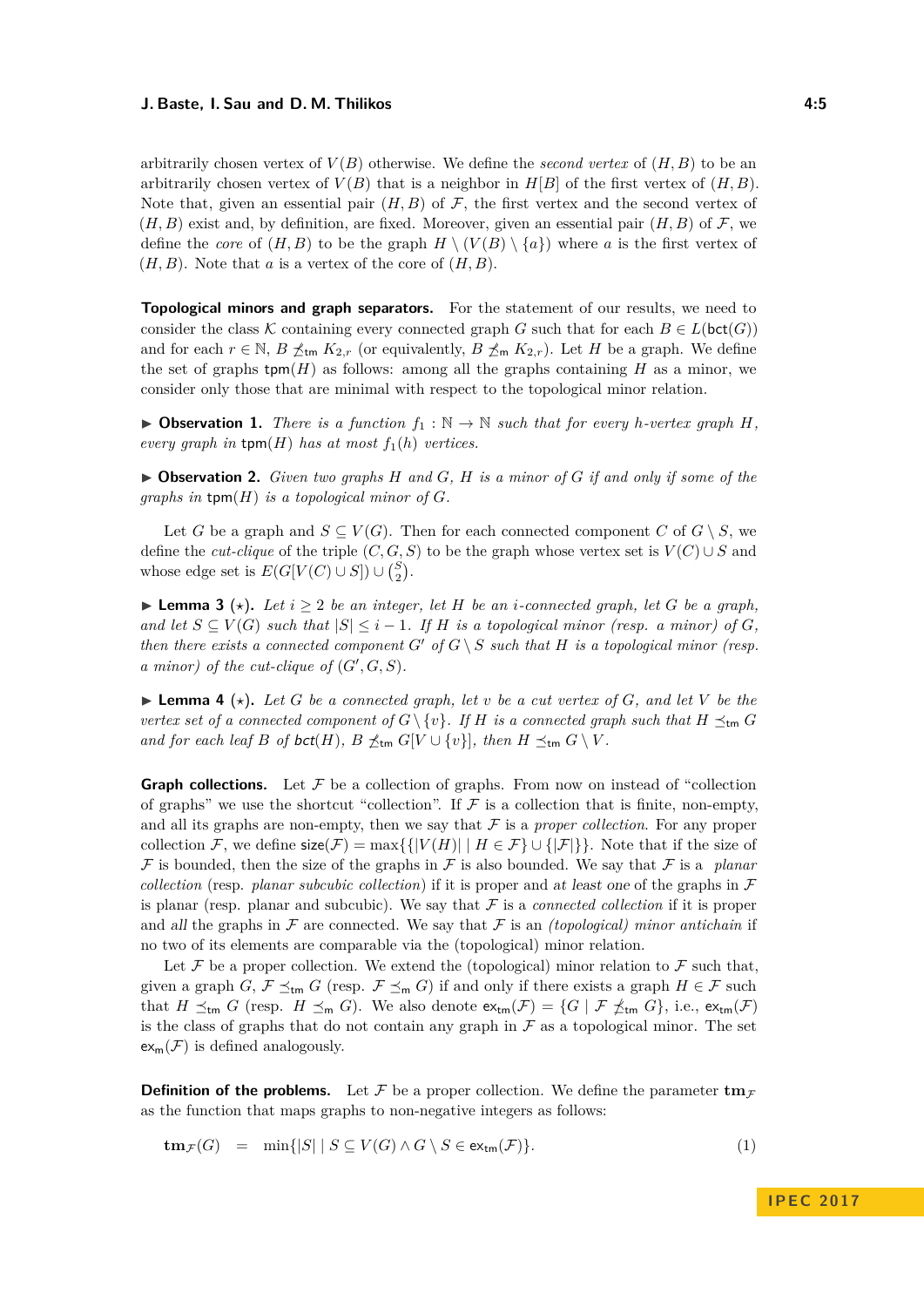## **4:6 Optimal Algorithms for Hitting Minors on Graphs of Bounded Treewidth**

The parameter  $\mathbf{m}_F$  is defined analogously. The main objective of this paper is to study the problem of computing the parameters  $\mathbf{tm}_F$  and  $\mathbf{m}_F$  for graphs of bounded treewidth under several instantiations of the collection  $\mathcal F$ . Note that in both problems, we can always assume that  $\mathcal F$  is an antichain with respect to the considered relation. Indeed, this is the case because if F contains two graphs  $H_1$  and  $H_2$  where  $H_1 \preceq_{\text{tm}} H_2$ , then  $\text{tm}_{\mathcal{F}}(G) = \text{tm}_{\mathcal{F}'}(G)$ where  $\mathcal{F}' = \mathcal{F} \setminus \{H_2\}$  (similarly for the minor relation).

Throughout the article, we let *n* and **tw** be the number of vertices and the treewidth of the input graph of the considered problem, respectively. In some proofs, we will also use *w* to denote the width of a (nice) tree decomposition that is given together with the input graph (which will differ from **tw** by at most a factor 5).

# <span id="page-5-1"></span>**3 Dynamic programming algorithms for computing**  $tm_{\mathcal{F}}$

The purpose of this section is to prove the following results.

<span id="page-5-4"></span>**Figure 1 Figure 1 5.** *If* F is a proper collection, where  $d = \text{size}(\mathcal{F})$ , then there exists an algorithm *that solves*  $\mathcal{F}\text{-}TM\text{-}DELETION$  *in*  $2^{2^{\mathcal{O}_d(\text{tw-log tw)}}}\cdot n$  *steps.* 

<span id="page-5-5"></span> $\blacktriangleright$  **Theorem 6.** If F is a connected and planar subcubic collection, where  $d = \text{size}(\mathcal{F})$ , then *there exists an algorithm that solves*  $\mathcal{F}\text{-}TM\text{-}DELETION$  *in*  $2^{\mathcal{O}_d(\mathbf{tw}\cdot\log\mathbf{tw})}\cdot n$  *steps.* 

<span id="page-5-2"></span>**Theorem 7.** If F is a proper collection, where  $d = \text{size}(\mathcal{F})$ , then there exists an algorithm *that solves*  $\mathcal{F}\text{-}\mathrm{M}\text{-}\mathrm{DELETION}$  *in*  $2^{2^{\mathcal{O}_d(\text{tw-log tw)}}}\cdot n$  *steps.* 

<span id="page-5-3"></span> $\triangleright$  **Theorem 8.** If F is a connected and planar collection, where  $d = \text{size}(\mathcal{F})$ , then there exists an algorithm that solves  $\mathcal{F}\text{-}\mathrm{M}\text{-}\mathrm{DELETION}$  in  $2^{\mathcal{O}_d(\mathbf{tw}\cdot\log\mathbf{tw})}\cdot n$  steps.

The following lemma is a direct consequence of Observation [2.](#page-4-0)

<span id="page-5-0"></span>**Lemma 9.** Let F be a proper collection. Then, for every graph G, it holds that  $\mathbf{m}_{\mathcal{F}}(G)$  =  $\textrm{tm}_{\mathcal{F}'}(G)$  *where*  $\mathcal{F}' = \bigcup_{F \in \mathcal{F}} \textrm{tpm}(F)$ *.* 

It is easy to see that for every (planar) graph  $F$ , the set  $\text{tpm}(F)$  contains a subcubic (planar) graph. Combining this observation with Lemma [9](#page-5-0) and Observation [1,](#page-4-1) Theorems [7](#page-5-2) and [8](#page-5-3) follow directly from Theorems [5](#page-5-4) and [6,](#page-5-5) respectively. The rest of this section is dedicated to the proofs of Theorems [5](#page-5-4) and [6.](#page-5-5) For this, we need a number of definitions about boundaried graphs, their equivalence classes, and their branch decompositions. Many of these definitions were introduced in  $[3, 9]$  $[3, 9]$  (see also  $[10, 14]$  $[10, 14]$ ), and can be found in the full version. We present here only the most fundamental definitions in order to be able to state our results.

**Basic definitions about boundaried graphs.** Let  $t \in \mathbb{N}$ . A *t*-boundaried graph is a triple  $\mathbf{G} = (G, R, \lambda)$  where *G* is a graph,  $R \subseteq V(G)$ ,  $|R| = t$ , and  $\lambda : R \to \mathbb{N}^+$  is an injective function. We call *R* the *boundary* of **G** and we call the vertices of *R the boundary vertices* of **G**. We also call *G* the underlying graph of **G**. Moreover, we call  $t = |R|$  the *boundary size* of **G** and we define the *label set* of **G** as  $\Lambda$ (**G**) =  $\lambda$ (*R*). We also say that **G** is a *boundaried graph* if there exists an integer *t* such that **G** is an *t*-boundaried graph. We say that a boundary graph **G** is *consecutive* if  $\Lambda(\mathbf{G}) = [1, |R|]$ . We define  $\mathcal{B}^{(t)}$  as the set of all *t*-boundaried graphs.

Let  $\mathbf{G}_1 = (G_1, R_1, \lambda_1)$  and  $\mathbf{G}_2 = (G_2, R_2, \lambda_2)$  be two *t*-boundaried graphs. We define the *gluing operation*  $\oplus$  such that  $(G_1, R_1, \lambda_1) \oplus (G_2, R_2, \lambda_2)$  is the graph *G* obtained by taking the disjoint union of  $G_1$  and  $G_2$  and then, for each  $i \in [1, t]$ , identifying the vertex  $\psi_{\mathbf{G}_1}^{-1}(i)$ and the vertex  $\psi_{\mathbf{G}_2}^{-1}(i)$ .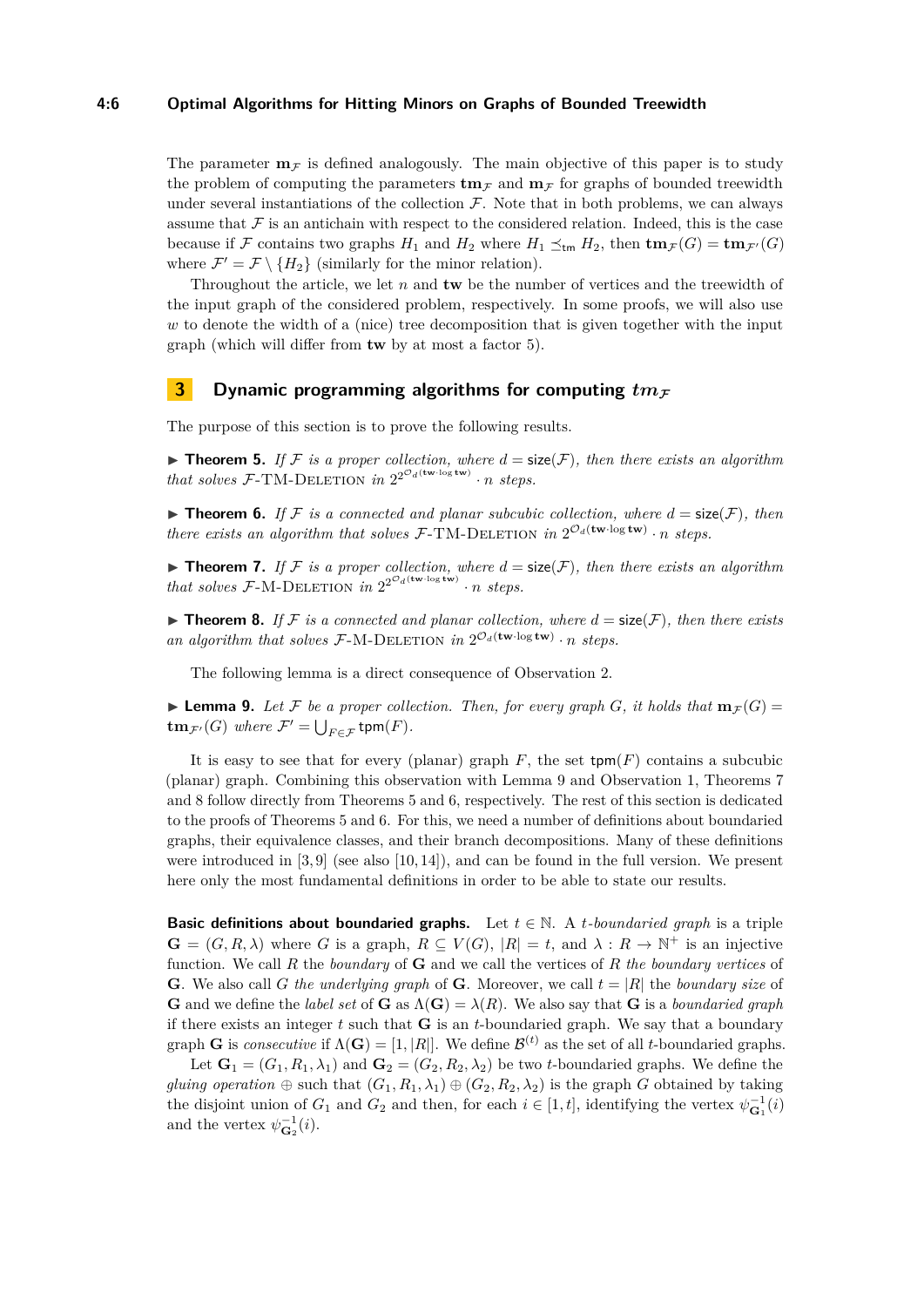Let  $\mathcal F$  be a proper collection and let  $t$  be a non-negative integer. We define an equivalence relation  $\equiv$ <sup>(F,t)</sup> on *t*-boundaried graphs as follows: Given two *t*-boundaried graphs **G**<sub>1</sub> and  $\mathbf{G}_2$ , we write  $\mathbf{G}_1 \equiv^{(\mathcal{F},t)} \mathbf{G}_2$  to denote that  $\forall \mathbf{G} \in \mathcal{B}^{(t)}, \ \mathcal{F} \preceq_{\mathsf{tm}} \mathbf{G} \oplus \mathbf{G}_1 \iff \mathcal{F} \preceq_{\mathsf{tm}} \mathbf{G} \oplus \mathbf{G}_2$ . We set up a *set of representatives*  $\mathcal{R}^{(\mathcal{F},t)}$  as a set containing, for each equivalence class C of  $\equiv^{(\mathcal{F},t)}$ , some consecutive *t*-boundaried graph in C with minimum number of edges and no isolated vertices out of its boundary (if there are more than one such graphs, pick one arbitrarily). Given a *t*-boundaried graph **G** we denote by  $\mathsf{rep}^{(\mathcal{F})}(\mathbf{G})$  the *t*-boundaried graph  $\mathbf{B} \in \mathcal{R}^{(\mathcal{F},t)}$  where  $\mathbf{B} \equiv^{(\mathcal{F},t)} \mathbf{G}$  and we call  $\mathbf{B}$  the *F*-representative of **G**.

Given  $t, r \in \mathbb{N}$ , we define  $\mathcal{A}_{\mathcal{F},r}^{(t)}$  as the set of all pairwise non-isomorphic boundaried graphs that contain at most  $r$  non-boundary vertices, whose label set is a subset of  $[1, t]$ , and whose underlying graph belongs in  $ex_{tm}(\mathcal{F})$ . Given a *t*-boundaried graph **B** and an integer  $r \in \mathbb{N}$ , we define the  $(F, r)$ -folio of **B**, denoted by folio $(\mathbf{B}, \mathcal{F}, r)$ , as the set containing all boundaried graphs in  $\mathcal{A}^{(t)}_{\mathcal{F},r}$  that are topological minors of **B**.

<span id="page-6-3"></span>**► Lemma 10** ( $\star$ ). *There exists a function*  $h_1 : \mathbb{N} \times \mathbb{N} \to \mathbb{N}$  *such that if* F *is a proper collection and*  $t \in \mathbb{N}$ , *then*  $|\mathcal{R}^{(\mathcal{F},t)}| \leq h_1(d,t)$  *where*  $d = \text{size}(\mathcal{F})$ *. Moreover*  $h_1(d,t) = 2^{2^{\mathcal{O}_d(t \cdot \log t)}}$ *.* 

<span id="page-6-0"></span>**Lemma 11** ( $\star$ ). There exists a function  $\mu : \mathbb{N} \to \mathbb{N}$  such that for every planar subcubic *collection* F, every graph in  $ext{ex}_{tm}(\mathcal{F})$  has branchwidth at most  $y = \mu(d)$  where  $d = \text{size}(\mathcal{F})$ .

We already have all the main ingredients to prove Theorem [5;](#page-5-4) the proof can be found in the full version. In order to prove Theorem [6,](#page-5-5) we need Lemma [13](#page-6-2) below, which should be contrasted with Lemma [10.](#page-6-3) Its proof, which can be found in the full version, uses, among others, the following result of Baste *et al*. [\[1\]](#page-10-2) on the number of labeled graphs of bounded treewidth.

**Proposition 12** (Baste et al. [\[1\]](#page-10-2)). Let  $n, y \in \mathbb{N}$ . The number of labeled graphs with at most *n* vertices and branchwidth at most  $q$  is  $2^{\mathcal{O}_q(n \cdot \log n)}$ .

<span id="page-6-2"></span>▶ **Lemma 13** ( $\star$ ). Let  $t \in \mathbb{N}$  and F be a connected and planar collection, where  $d = \text{size}(\mathcal{F})$ *,* and let  $\mathcal{R}^{(\mathcal{F},t)}$  be a set of representatives. Then  $|\mathcal{R}^{(\mathcal{F},t)}| = 2^{\mathcal{O}_d(t\cdot \log t)}$ . Moreover, there exists an algorithm that given F and t, constructs a set of representatives  $\mathcal{R}^{(\mathcal{F},t)}$  in  $2^{\mathcal{O}_d(t \cdot \log t)}$  steps.

The proof of Theorem [6](#page-5-5) can be found in the full version. The main difference with respect to the proof of Theorem [5](#page-5-4) is an improvement on the size of the tables of the dynamic programming algorithm, namely  $|\mathcal{P}_e|$ , where the fact that  $\mathcal F$  is a connected and planar subcubic collection is exploited.

## <span id="page-6-1"></span>**4 Single-exponential algorithms for hitting paths and cycles**

In this section we show that if  $\mathcal{F} \in \{ \{P_3\}, \{P_4\}, \{C_4\} \}$ , then  $\mathcal{F}\text{-TM-DELETION}$  can also be solved in single-exponential time. It is worth mentioning that the  ${C_i}$ -TM-DELETION problem has been studied in digraphs from a non-parameterized point of view [\[18\]](#page-11-17).

The algorithms we present for  ${P_3}$ -TM-DELETION and  ${P_4}$ -TM-DELETION use standard dynamic programming techniques, and can be found in the full version. The definition of *nice tree decomposition* can also be found there.

We proceed to use the dynamic programming techniques introduced by Bodlaender *et al.* [\[2\]](#page-10-0) to obtain a single-exponential algorithm for  ${C_4}$ -TM-DELETION. The algorithm we present solves the decision version of  ${C_4}$ -TM-DELETION: the input is a pair  $(G, k)$ , where *G* is a graph and *k* is an integer, and the output is the boolean value  $\mathbf{tm}_{\mathcal{F}}(G) \leq k$ .

Given a graph *G*, we denote by  $n(G) = |V(G)|$ ,  $m(G) = |E(G)|$ ,  $c_3(G)$  the number of  $C_3$ 's that are subgraphs of *G*, and  $cc(G)$  the number of connected components of *G*. We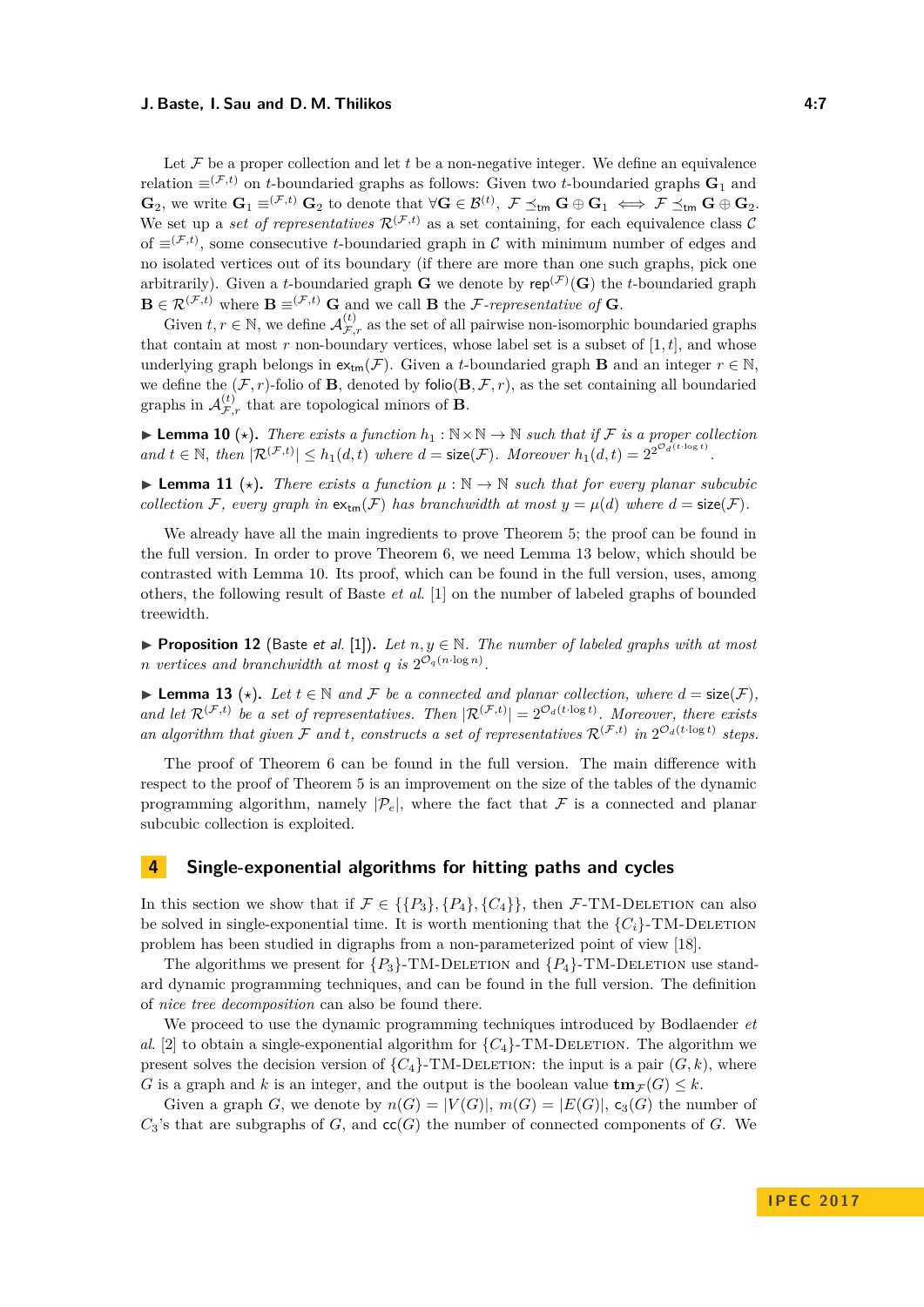## **4:8 Optimal Algorithms for Hitting Minors on Graphs of Bounded Treewidth**

say that *G* satisfies the *C*4*-condition* if *G* does not contain the diamond as a subgraph and  $n(G) - m(G) + c_3(G) = \text{cc}(G)$ . As in the case of  $P_3$  and  $P_4$ , we state in Lemma [14](#page-7-0) a structural characterization of the graphs that exclude *C*<sup>4</sup> as a (topological) minor.

<span id="page-7-0"></span> $\blacktriangleright$  **Lemma 14** ( $\star$ ). Let *G* be a graph.  $C_4 \npreceq_{\sf tm} G$  if and only if *G* satisfies the  $C_4$ -condition.

<span id="page-7-1"></span>► **Lemma 15** ( $\star$ ). If *G* is a non-empty graph such that  $C_4 \npreceq_{\sf tm} G$ , then  $m(G) \leq \frac{3}{2}(n(G)-1)$ .

We are now going to restate the tools introduced by Bodlaender *et al*. [\[2\]](#page-10-0) that we need for our purposes. Let  $U$  be a set. We define  $\Pi(U)$  to be the set of all partitions of  $U$ . Given two partitions p and q of U, we define the coarsening relation  $\subseteq$  such that  $p \sqsubseteq q$  if for each  $S \in q$ , there exists  $S' \in p$  such that  $S \subseteq S'$ . ( $\Pi(U)$ *,*  $\sqsubseteq$ ) defines a lattice with minimum element  $\{\{U\}\}\$ and maximum element  $\{\{x\} \mid x \in U\}$ . On this lattice, we denote by  $\sqcap$  the meet operation and by  $\sqcup$  the join operation. Let  $p \in \Pi(U)$ . For  $X \subseteq U$  we denote by  $p_{\downarrow}$ *X* = {*S* ∩ *X* | *S* ∈ *p*, *S* ∩ *X*  $\neq$  *Ø*} ∈  $\Pi$ (*X*) the partition obtained by removing all elements not in *X* from *p*, and analogously for  $U \subseteq X$  we denote  $p_{\uparrow}X = p \cup \{\{x\} \mid x \in X \setminus U\} \in \Pi(X)$ the partition obtained by adding to *p* a singleton for each element in  $X \setminus U$ . Given a subset *S* of *U*, we define the partition  $U[S] = \{\{x\} \mid x \in U \setminus S\} \cup \{S\}$ . A set of *weighted partitions* is a set  $\mathcal{A} \subseteq \Pi(U) \times \mathbb{N}$ . We also define  $\mathsf{rmc}(\mathcal{A}) = \{(p, w) \in \mathcal{A} \mid \forall (p', w') \in \mathcal{A} : p' = p \Rightarrow w \leq w'\}.$ 

We now define some operations on weighted partitions. Let *U* be a set and  $\mathcal{A} \subseteq \Pi(U) \times \mathbb{N}$ .

**Union.** Given  $\mathcal{B} \subseteq \Pi(U) \times \mathbb{N}$ , we define  $\mathcal{A} \cup \mathcal{B} = \text{rmc}(\mathcal{A} \cup \mathcal{B})$ . **Insert.** Given a set *X* such that  $X \cap U = \emptyset$ , we define  $\text{ins}(X, \mathcal{A}) = \{ (p_{\uparrow U \cup X}, w) \mid (p, w) \in \mathcal{A} \}.$ **Shift.** Given  $w' \in \mathbb{N}$ , we define  $\text{shft}(w', \mathcal{A}) = \{(p, w + w') \mid (p, w) \in \mathcal{A}\}.$ 

**Glue.** Given a set *S*, we define  $\hat{U} = U \cup S$  and  $\text{glue}(S, \mathcal{A}) \subseteq \Pi(\hat{U}) \times \mathbb{N}$  as  $\mathsf{glue}(S, \mathcal{A}) = \mathsf{rmc}(\{(\hat{U}[S] \sqcap p_{\uparrow \hat{U}}, w \mid (p, w) \in \mathcal{A}\}).$ 

Given  $w : \hat{U} \times \hat{U} \to \mathcal{N}$ , we define  $\textsf{glue}_w(\{u, v\}, \mathcal{A}) = \textsf{shft}(w(u, v), \textsf{glue}(\{u, v\}, \mathcal{A})).$ 

**Project.** Given  $X \subseteq U$ , we define  $\overline{X} = U \setminus X$  and  $proj(X, \mathcal{A}) \subseteq \Pi(\overline{X}) \times \mathbb{N}$  as  $\mathsf{proj}(X, \mathcal{A}) = \mathsf{rmc}(\{ (p_{\downarrow \overline{X}}, w) \mid (p, w) \in \mathcal{A}, \forall e \in X : \forall e' \in \overline{X} : p \sqsubseteq U[ee'] \}).$ 

**Join.** Given a set  $U'$ ,  $\mathcal{B} \subseteq \Pi(U) \times \mathbb{N}$ , and  $\hat{U} = U \cup U'$ , we define join $(\mathcal{A}, \mathcal{B}) \subseteq \Pi(\hat{U}) \times \mathbb{N}$  as  $j\text{oin}(\mathcal{A}, \mathcal{B}) = \text{rmc}(\{(p_{\uparrow \hat{U}} \sqcap q_{\uparrow \hat{U}}, w_1 + w_2) \mid (p, w_1) \in \mathcal{A}, (q, w_2) \in \mathcal{B}\}).$ 

▶ **Proposition 16** (Bodlaender et al. [\[2\]](#page-10-0)). *Each of the operations union, insert, shift, glue, and project can be carried out in time*  $s \cdot |U|^{\mathcal{O}(1)}$ , where *s is the size of the input of the operation. Given two weighted partitions* A and B, join(A, B) can be computed in time  $|A| \cdot |B| \cdot |U|^{O(1)}$ .

Given a weighted partition  $A \subseteq \Pi(U) \times \mathbb{N}$  and a partition  $q \in \Pi(U)$ , we define  $\text{opt}(q, \mathcal{A}) =$  $\min\{w \mid (p,w) \in A, p \sqcap q = \{U\}\}\.$  Given two weighted partitions  $A, A' \subseteq \Pi(U) \times \mathbb{N}$ , we say that A represents A' if for each  $q \in \Pi(U)$ ,  $\text{opt}(q, \mathcal{A}) = \text{opt}(q, \mathcal{A}')$ . Given a set Z and a function  $f: 2^{\Pi(U)\times \mathbb{N}} \times Z \to 2^{\Pi(U)\times \mathbb{N}}$ , we say that *f* preserves representation if for each two weighted partitions  $A, A' \subseteq \Pi(U) \times \mathbb{N}$  and each  $z \in Z$ , it holds that if  $A'$  represents  $A$  then  $f(A', z)$  represents  $f(A, z)$ .

▶ **Proposition 17** (Bodlaender et al. [\[2\]](#page-10-0)). *The union, insert, shift, glue, project, and join operations preserve representation.*

▶ **Theorem 18** (Bodlaender et al. [\[2\]](#page-10-0)). *There exists an algorithm reduce that, given a set of weighted partitions*  $\mathcal{A} \subseteq \Pi(U) \times \mathbb{N}$ , *outputs in time*  $|\mathcal{A}| \cdot 2^{(\omega-1)|U|} \cdot |U|^{\mathcal{O}(1)}$  *a set of weighted*  $partitions \mathcal{A}' \subseteq \mathcal{A}$  such that  $\mathcal{A}'$  represents  $\mathcal{A}$  and  $|\mathcal{A}'| \leq 2^{|U|}$ , where  $\omega$  denotes the matrix *multiplication exponent.*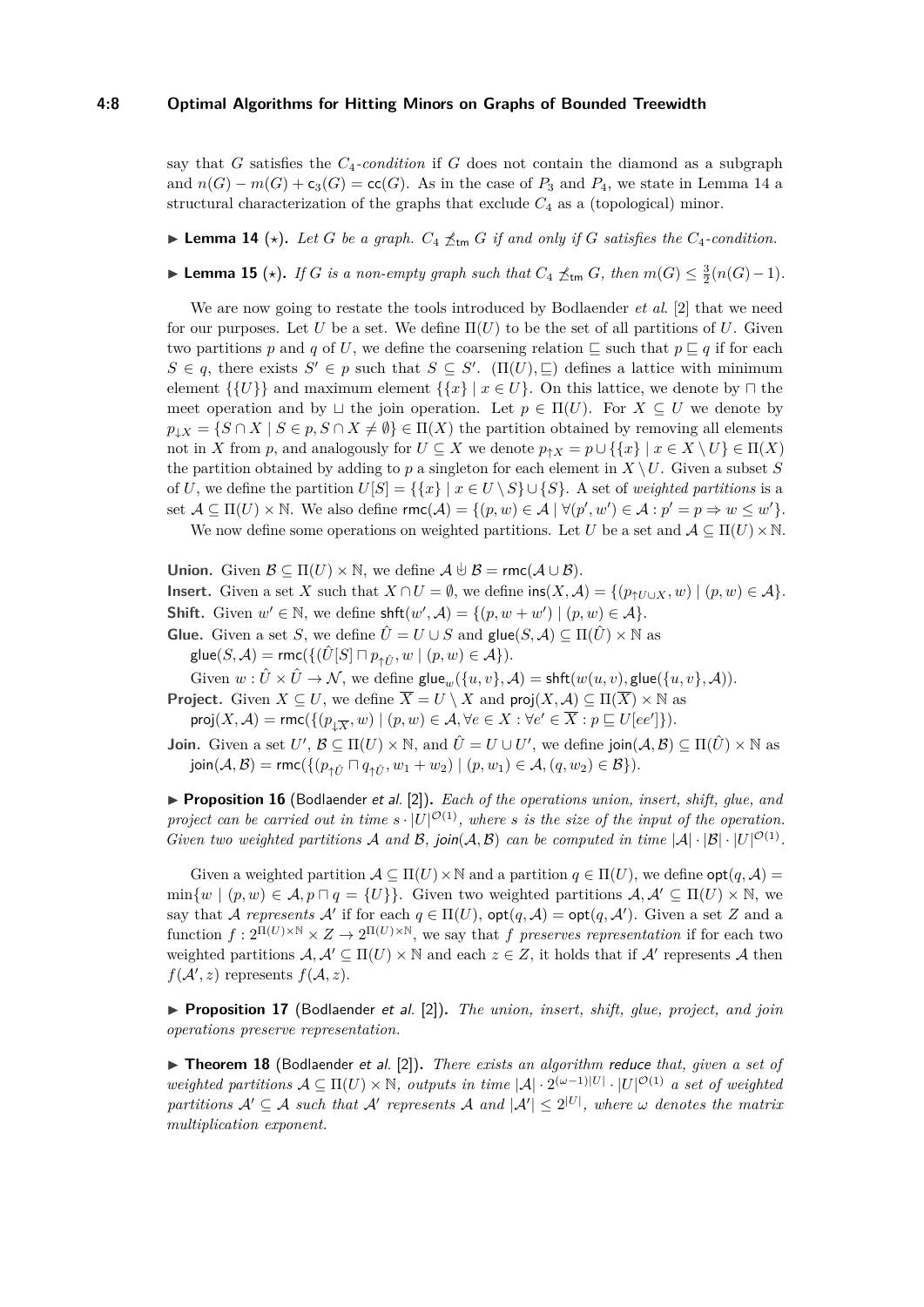We now have all the tools needed to describe our algorithm. This algorithm is based on the one given in [\[2,](#page-10-0) Section 3.5] and  $E_0 = \{ \{v_0, v\} \mid v \in V(G) \}$ . The role of  $v_0$  is to artificially guarantee the connectivity of the solution graph, so that the machinery of Bodlaender *et al*. [\[2\]](#page-10-0) can be applied. In the following, for each subgraph *H* of *G*, for each  $Z \subseteq V(H)$ , and for each  $Z_0 \subseteq E_0 \cap E(H)$ , we denote by  $H\langle Z, Z_0 \rangle$  the graph  $(Z, Z_0 \cup (E(H) \cap {\binom{Z\setminus \{v_0\}}{2}})$ .

Given a nice tree decomposition of *G* of width *w*, we define a nice tree decomposition  $((T, \mathcal{X}), r, \mathcal{G})$  of  $G_0$  of width  $w + 1$  such that the only empty bags are the root and the leaves and for each  $t \in T$ , if  $X_t \neq \emptyset$  then  $v_0 \in X_t$ . Note that this can be done in linear time. For each bag *t*, each integers *i*, *j*, and  $\ell$ , each function **s** :  $X_t \to \{0, 1\}$ , each function  $\mathbf{s}_0 : \{v_0\} \times \mathbf{s}^{-1}(1) \to \{0,1\}$ , and each function  $\mathbf{r} : E(G_t \langle \mathbf{s}^{-1}(1), \mathbf{s}_0^{-1}(1) \rangle) \to \{0,1\}$ , if  $C_4 \npreceq_{\text{tm}} G_t \langle \mathbf{s}^{-1}(1), \mathbf{s}_0^{-1}(1) \rangle$ , we define:

$$
\mathcal{E}_t(p, \mathbf{s}, \mathbf{s}_0, \mathbf{r}, i, j, \ell) = \{ (Z, Z_0) \mid (Z, Z_0) \in 2^{V_t} \times 2^{E_0 \cap E(G_t)}
$$
  
\n
$$
|Z| = i, |E(G_t \langle Z, Z_0) \rangle| = j, \ \mathbf{c}_3(G_t \langle Z, Z_0 \rangle) = \ell,
$$
  
\n
$$
G_t \langle Z, Z_0 \rangle \text{ does not contain the diamond as a subgraph,}
$$
  
\n
$$
Z \cap X_t = \mathbf{s}^{-1}(1), \ Z_0 \cap (X_t \times X_t) = \mathbf{s}_0^{-1}(1), \ v_0 \in X_t \Rightarrow \mathbf{s}(v_0) = 1,
$$
  
\n
$$
\forall u \in Z \setminus X_t : \text{ either } t \text{ is the root or}
$$
  
\n
$$
\exists u' \in \mathbf{s}^{-1}(1) : u \text{ and } u' \text{ are connected in } G_t \langle Z, Z_0 \rangle,
$$
  
\n
$$
\forall v_1, v_2 \in \mathbf{s}^{-1}(1) : p \sqsubseteq V_t [\{v_1, v_2\}] \Leftrightarrow v_1 \text{ and } v_2 \text{ are}
$$
  
\nconnected in  $G_t \langle Z, Z_0 \rangle$ ,

$$
\forall e \in E(G_t \langle Z, Z_0 \rangle) \cap \binom{\mathbf{s}^{-1}(1)}{2} : \mathbf{r}(e) = 1 \Leftrightarrow e \text{ is an}
$$

edge of a  $C_3$  in  $G_t \langle Z, Z_0 \rangle$ 

 $\mathcal{A}_t(\mathbf{s}, \mathbf{s}_0, \mathbf{r}, i, j, \ell) = \{p \mid p \in \Pi(\mathbf{s}^{-1}(1)), \; \mathcal{E}_t(p, \mathbf{s}, \mathbf{s}_0, \mathbf{r}, i, j, \ell) \neq \emptyset\}.$ 

Otherwise, i.e., if  $C_4 \leq_{\text{tm}} G_t \left\langle \mathbf{s}^{-1}(1), \mathbf{s}_0^{-1}(1) \right\rangle$ , we define  $\mathcal{A}_t(\mathbf{s}, \mathbf{s}_0, \mathbf{r}, i, j, \ell) = \emptyset$ .

Note that we do not need to keep track of partial solutions if  $C_4 \leq_{\text{tm}} G_t \langle \mathbf{s}^{-1}(1), \mathbf{s}_0^{-1}(1) \rangle$ , as we already know they will not lead to a global solution. Moreover, if  $C_4 \npreceq_{\text{tm}} G_t \langle s^{-1}(1), s_0^{-1}(1) \rangle$ , then by Lemma [15](#page-7-1) it follows that  $m(G_t \langle s^{-1}(1), s_0^{-1}(1) \rangle) \leq \frac{3}{2} (n(G_t \langle s^{-1}(1), s_0^{-1}(1) \rangle) - 1)$ .

Using the definition of  $\mathcal{A}_r$ , Lemma [14,](#page-7-0) and Lemma [15](#page-7-1) we have that  $\mathbf{tm}_{\{C_4\}}(G) \leq k$  if and only if for some  $i \ge |V(G) \cup \{v_0\}| - k$  and some  $j \le \frac{2}{3}(i-1)$ , we have  $\mathcal{A}_r(\emptyset, \emptyset, \emptyset, i, j, 1+j-i)$  ≠  $\emptyset$ . For each *t* ∈ *V*(*T*), we assume that we have already computed  $A_t$  for each children *t*' of *t*, and in the full version we show how to compute  $A_t$ , distinguishing several cases depending on the type of node *t*. The proof of the following theorem can also be found in the full version.

**Fineorem 19** ( $\star$ ).  $\{C_4\}$ -TM-DELETION *can be solved in time*  $2^{\mathcal{O}(\mathbf{tw})} \cdot n^7$ .

## <span id="page-8-1"></span>**5 Superexponential lower bound for specific cases**

In this section, we focus on the graph classes  $\mathcal{P} = \{P_i \mid i \geq 6\}$  and K, and we show the following theorem. Let us recall that  $K$  is the set containing every connected graph  $G$  such that for each leaf  $B \in L(\text{bct}(G))$  and  $r \in \mathbb{N}$ ,  $B \npreceq_{\text{tm}} K_{2,r}$  (or  $B \npreceq_{\text{tm}} K_{2,r}$ , which is equivalent).

<span id="page-8-0"></span>**► Theorem 20.** Let F be a proper collection such that  $\mathcal{F} \subseteq \mathcal{P}$  or  $\mathcal{F} \subseteq \mathcal{K}$ . Unless the ETH *fails, neither* F-TM-DELETION *nor* F-M-DELETION *can be solved in time*  $2^{o(\text{tw log tw})} \cdot n^{\mathcal{O}(1)}$ .

In particular, this theorem implies the result of Pilipczuk [\[19\]](#page-11-8) as a corollary. Indeed, VERTEX PLANARIZATION corresponds to  $\mathcal{F}\text{-}\text{DELETION}$  where  $\mathcal{F} = \{K_5, K_{3,3}\}\$ , and note that  ${K_5, K_{3,3}} \subseteq \mathcal{K}$ . Note also that Theorem [20](#page-8-0) also implies the results stated in items 4 and 5 of the introduction, as all these graphs are easily seen to belong in  $K$ .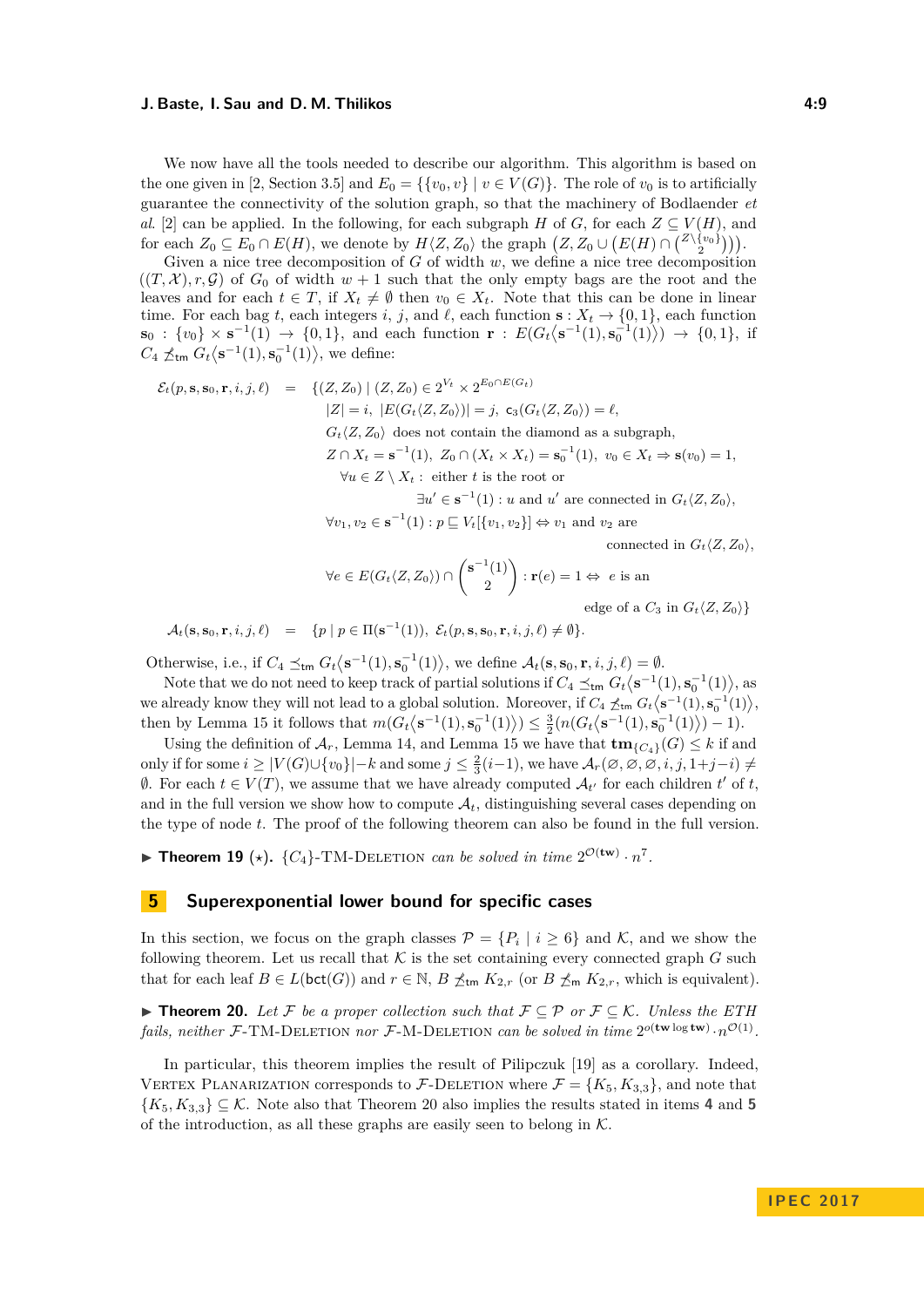## **4:10 Optimal Algorithms for Hitting Minors on Graphs of Bounded Treewidth**

► **Corollary 21.** *Unless the ETH fails, for each*  $\mathcal{F} \in \{ \{C_i\} \mid i \geq 5 \} \cup \{ \{K_i\} \mid i \geq 4 \}$ *, neither* F-TM-DELETION *nor* F-M-DELETION *can be solved in time*  $2^{o(\text{tw}\log{\text{tw}})} \cdot n^{\mathcal{O}(1)}$ .

In the following we prove Theorem [20](#page-8-0) for  $\mathcal{F}\text{-}TM\text{-}DE\text{LETION}$ , and we explain in the full version how to modify the proof to obtain the result for  $\mathcal{F}\text{-M-DELETION}$ . To prove Theorem [20,](#page-8-0) we reduce from  $k \times k$  PERMUTATION CLIQUE  $(k \times k)$  P. CLIQUE for short), defined by Lokshtanov *et al*. [\[17\]](#page-11-9). In this problem, we are given an integer *k* and a graph *G* with vertex set  $[1, k] \times [1, k]$ . The question is whether there is a *k*-clique in G with exactly one element from each row and exactly one element from each column. Lokshtanov *et al*. [\[17\]](#page-11-9) proved that  $k \times k$  P. CLIQUE cannot be solved in time  $2^{o(k \log k)}$  unless the ETH fails.

We now present the common part of the construction for both  $P$  and K. Let  $\mathcal F$  be a proper collection such that  $\mathcal{F} \subseteq \mathcal{P}$  or  $\mathcal{F} \subseteq \mathcal{K}$ . Note that if  $\mathcal{F} \subseteq \mathcal{P}$ , then  $|\mathcal{F}| = 1$ . Let us fix  $(H, B)$  to be an essential pair of F. We first define some gadgets that generalize the  $K_5$ -edge *gadget* and the *s-choice gadget* introduced in [\[19\]](#page-11-8). Given a graph *G* and two vertices *x* and *y* of *G*, by *introducing an H-edge gadget* between *x* and *y* we mean that we add a copy of *H* where we identify the first vertex of  $(H, B)$  with *y* and the second vertex of  $(H, B)$  with *x*. Using the fact that an *H*-edge gadget between two vertices *x* and *y* is a copy of *H* and that  ${x, y}$  is a cut set, we have that the *H*-edge gadgets clearly satisfy the following.

<span id="page-9-0"></span>**Proposition 22.** If  $\mathcal{F}\text{-}TM\text{-}DELETION has a solution on  $(G, k)$  then this solution intersects$ *every H-edge gadget, and there exists a solution S such that for each H-edge gadget A between two vertices x and y*,  $V(A) \cap S \subseteq \{x, y\}$  *and*  $\{x, y\} \cap S \neq \emptyset$ .

In the following, we will always assume that the solution that we take into consideration is a solution satisfying the properties given by Proposition [22.](#page-9-0) Moreover, we will restrict the solution to contain only vertices of *H*-edge gadgets by setting an appropriate budget to the number of vertices we can remove from the input graph *G*.

Given a graph *G* and two vertices *x* and *y* of *G*, by *introducing a B-edge gadget* between *x* and *y* we mean that we add a copy of *B* where we identify the first vertex of (*H, B*) with *y* and the second vertex of  $(H, B)$  with *x*. Given a graph *G* and three vertices *x*, *y*, and *z* of *G*, by *introducing a double H-edge gadget* between *x* and *z* through *y* we mean that we introduce an *H*-edge gadget between *z* and *y*, and a *B*-edge gadget between *x* and *y*.

Given a set of *s* vertices  $\{x_i \mid i \in [1, s]\}$ , by *introducing an H*-choice gadget connecting  ${x_i \mid i \in [1, s]}$ , we mean that we add  $2s + 2$  vertices  $z_i$ ,  $i \in [0, 2s + 1]$ , for each  $i \in [0, 2s]$ , we introduce an *H*-edge gadget between  $z_i$  and  $z_{i+1}$ , and for each  $i \in [1, s]$ , we introduce a *B*-edge gadget between  $x_i$  and  $z_{2i-1}$  and another one between  $x_i$  and  $z_{2i}$ . We see the *H*-choice gadget as a graph induced by  $\{x_i \mid i \in [1, s]\} \cup \{z_i \mid i \in [0, 2s]\},\$  the *B*-edge gadgets, and the *H*-edge gadgets. The following proposition is similar to [\[19,](#page-11-8) Lemma 5].

<span id="page-9-1"></span>▶ **Proposition 23** ( $\star$ ). For every *H*-choice gadget *C* connecting  $\{x_i \mid i \in [1, s]\}$ , any solution *S of*  $\mathcal{F}\text{-}TM\text{-}DELETION satisfies  $|S \cap V(C)| \geq 2s$ , for every  $i \in [1, s]$  there exists a solution  $S$$ such that  $x_i \notin S$ , and for every solution S with  $|S \cap V(C)| = 2s$ ,  $\exists i \in [1, s]$  such that  $x_i \notin S$ .

We now start the description of the general construction. Given an instance  $(G, k)$  of  $k \times k$  P. CLIQUE, we construct an instance  $(G', \ell)$  of  $\mathcal{F}\text{-}TM\text{-}\mathrm{DELETION}$ , which we call the *general H*-construction of  $(G, k)$ . We first introduce  $k^2 + 2k$  vertices, namely  $\{c_i \mid i \in [1, k]\},\$  ${r_i \mid i \in [1, k]}$ , and  ${t_{i,j} \mid i, j \in [1, k]}$ . For each  $i, j \in [1, k]$ , we add the edges  ${r_j, t_{i,j}}$  and  $\{t_{i,j}, c_i\}$ . For each  $j \in [1, k]$ , we introduce an *H*-choice gadget connecting  $\{t_{i,j} | i \in [1, k]\}$ . This part of the construction is illustrated in the full version.

We now describe how we encode the edges of *G* in  $G'$ . For each  $e \in E(G)$ , we define the integers  $p(e), \gamma(e), q(e),$  and  $\delta(e)$  in [1, k], such that  $e = \{ (p(e), \gamma(e)), (q(e), \delta(e)) \}$  with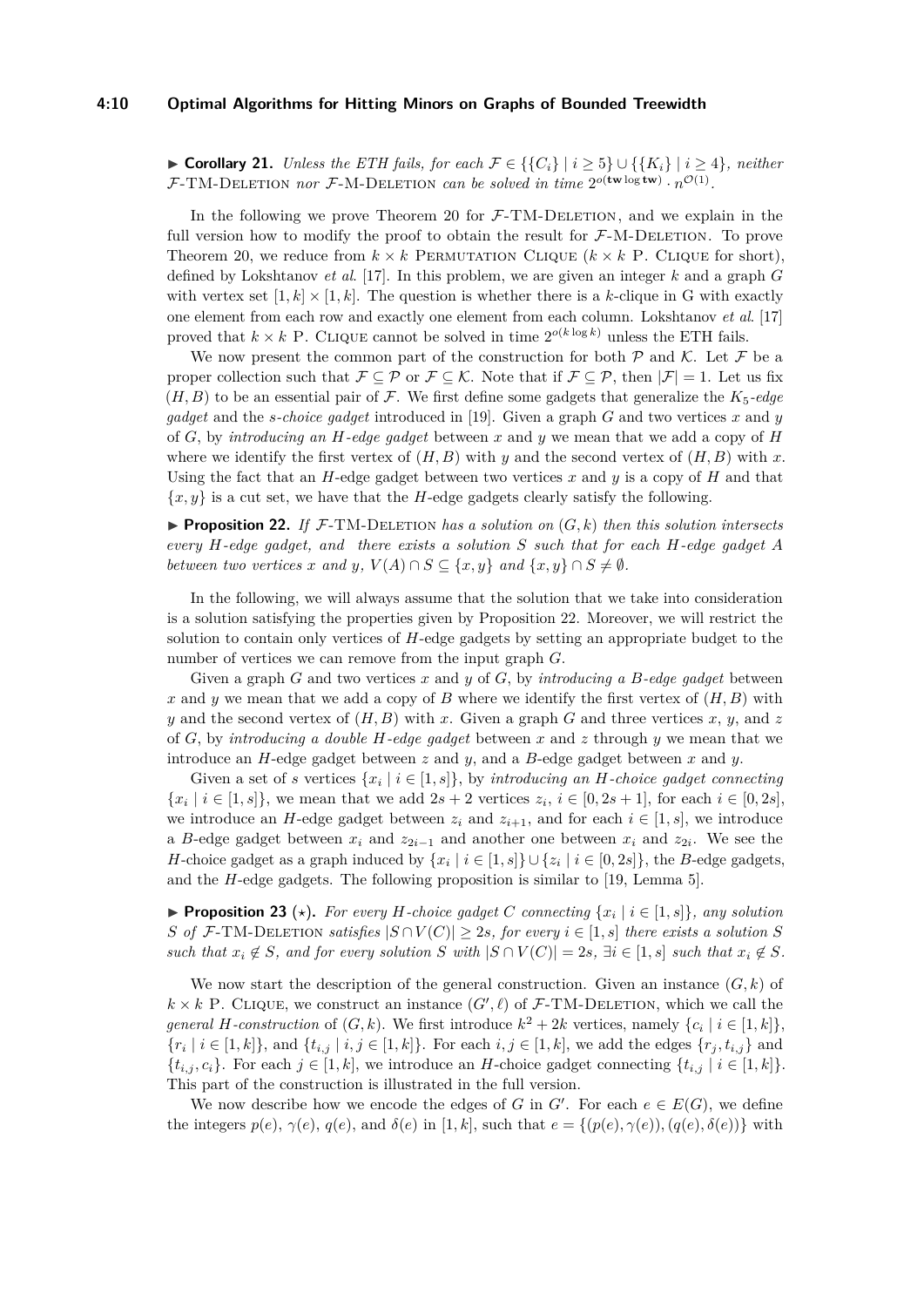$p(e) \leq q(e)$ . Note that the edges *e* with  $p(e) = q(e)$  are not relevant to our construction and hence we safely forget them. For each  $e \in E(G)$ , we add to  $G'$  three new vertices,  $d_e^{\ell}$ ,  $d_e^m$ , and  $d_e^r$ , and four edges  $\{d_e^{\ell}, c_{p(e)}\}$ ,  $\{d_e^{\ell}, r_{\gamma(e)}\}$ ,  $\{d_e^r, c_{q(e)}\}$ , and  $\{d_e^r, r_{\delta(e)}\}$ . We introduce a double *H*-edge gadget between  $d_e^{\ell}$  and  $d_e^r$  through  $d_e^m$ . The encoding of an edge  $e \in E(G)$  is also illustrated in the full version. For each  $1 \leq p < q \leq k$ , we define  $E(p,q) = \{e \in E(G) \mid$  $(p(e), q(e)) = (p, q)$  and we introduce an *H*-choice gadget connecting  $\{d_e^{\ell} \mid e \in E(p, q)\}.$ 

For each  $e \in E(G)$ , we increase the size of the requested solution in G<sup>t</sup> by one, the initial budget being the sum of the budget given by Proposition [23](#page-9-1) over all the *H*-choice gadgets introduced in the construction. Because of the double *H*-edge gadget, we need to take in the solution either  $d_e^m$  or both  $d_e^{\ell}$  and  $d_e^r$ . The extra budget given for each edge permits to include  $d_e^m$  in the solution. If the *H*-choice gadget connected to  $d_e^{\ell}$  already chooses  $d_e^{\ell}$  to be in the solution, then we can use the extra budget given for the edge  $e$  to choose  $d_e^r$  instead of  $d_e^m$ . In the case  $d_e^m$  is chosen, in the resulting graph  $c_{p(e)}$  remains connected to  $r_{\gamma(e)}$  and  $c_{q(e)}$  remains connected to  $r_{\delta(e)}$ . In the following, we consider only a solution *S* such that either  $\{d_e^{\ell}, d_e^m, d_e^r\} \cap S = \{d_e^{\ell}, d_e^r\}$  or  $\{d_e^{\ell}, d_e^m, d_e^r\} \cap S = \{d_e^m\}$  for each  $e \in E(G)$ .

We set  $\ell = 3|E(G)| + 2k^2$ . By construction, this budget is tight and permits to take only a minimum-size solution in every *H*-choice gadget and one endpoint of each *H*-edge gadget between  $d_e^r$  and  $d_e^m$ ,  $e \in E(G)$ . This concludes the general *H*-construction  $(G', \ell)$  of  $(G, k)$ .

Let us now discuss about the treewidth of  $G'$ . By deleting  $2k$  vertices, namely the vertices  ${c_i \mid i \in [1, k]}$  and the vertices  ${r_j \mid j \in [1, k]}$ , we obtain a graph where each connected component is an *H*-choice gadget, with eventually some pendant *H*-edge gadgets or double *H*-edge gadgets. As the treewidth of the *H*-choice gadget, the *H*-edge gadget, and the double *H*-choice gadget is linear in  $|V(H)|$ , we obtain that  $\mathbf{tw}(G) = \mathcal{O}_d(k)$  (recall that  $d = \text{size}(\mathcal{F})$ ).

We explain in the full version that, given a permutation  $\sigma : [1, k] \rightarrow [1, k]$  defining a solution of  $k \times k$  P. CLIQUE on  $(G, k)$ , we can define a so-called  $\sigma$ -general *H*-solution *S* having nice properties. Conversely, given a set  $S \subseteq V(G')$  of size at most  $3|E(G)| + 2k^2$ satisfying the so-called *permutation property*, we can define (cf. the full version) a unique permutation *σ* that defines a *k*-clique in *G*; we call *σ* the *associated permutation* of *S*.

To conclude the reduction, we deal separately with the cases  $\mathcal{F} \subseteq \mathcal{P}$  and  $\mathcal{F} \subseteq \mathcal{K}$ . For each such F, we assume w.l.o.g. that F is a topological minor antichain, we fix  $(H, B)$  to be an essential pair of  $\mathcal{F}$ , and given an instance  $(G, k)$  of  $k \times k$  P. CLIQUE, we start from the general  $H$ -construction  $(G', \ell)$  and add some edges and vertices in order to build an instance (*G*<sup> $\prime\prime$ </sup>,  $\ell$ ) of *F*-TM-DELETION. We show that if  $k \times k$  P. CLIQUE on (*G*, *k*) has a solution *σ*, then the *σ*-general *H*-solution is a solution of *F*-TM-DELETION on  $(G'', \ell)$ . Conversely, we show that if  $\mathcal{F}\text{-TM-DELETION}$  on  $(G'', \ell)$  has a solution *S*, then this solution satisfies the permutation property. This allows to prove that the associated permutation  $\sigma$  of  $S$  is a solution of  $k \times k$  P. Clique on  $(G, k)$ . The details can be found in the full version.

#### **References**

- <span id="page-10-0"></span>**2** Hans L. Bodlaender, Marek Cygan, Stefan Kratsch, and Jesper Nederlof. Deterministic single exponential time algorithms for connectivity problems parameterized by treewidth. *Information and Computation*, 243:86–111, 2015.
- <span id="page-10-1"></span>**3** Hans L. Bodlaender, Fedor V. Fomin, Daniel Lokshtanov, Eelko Penninkx, Saket Saurabh, and Dimitrios M. Thilikos. (meta) kernelization. *Journal of the ACM*, 63(5):44:1–44:69, 2016.

<span id="page-10-2"></span>**<sup>1</sup>** Julien Baste, Marc Noy, and Ignasi Sau. On the number of labeled graphs of bounded treewidth. *CoRR*, abs/1604.07273, 2016. To appear in *Proc. of WG 2017*.